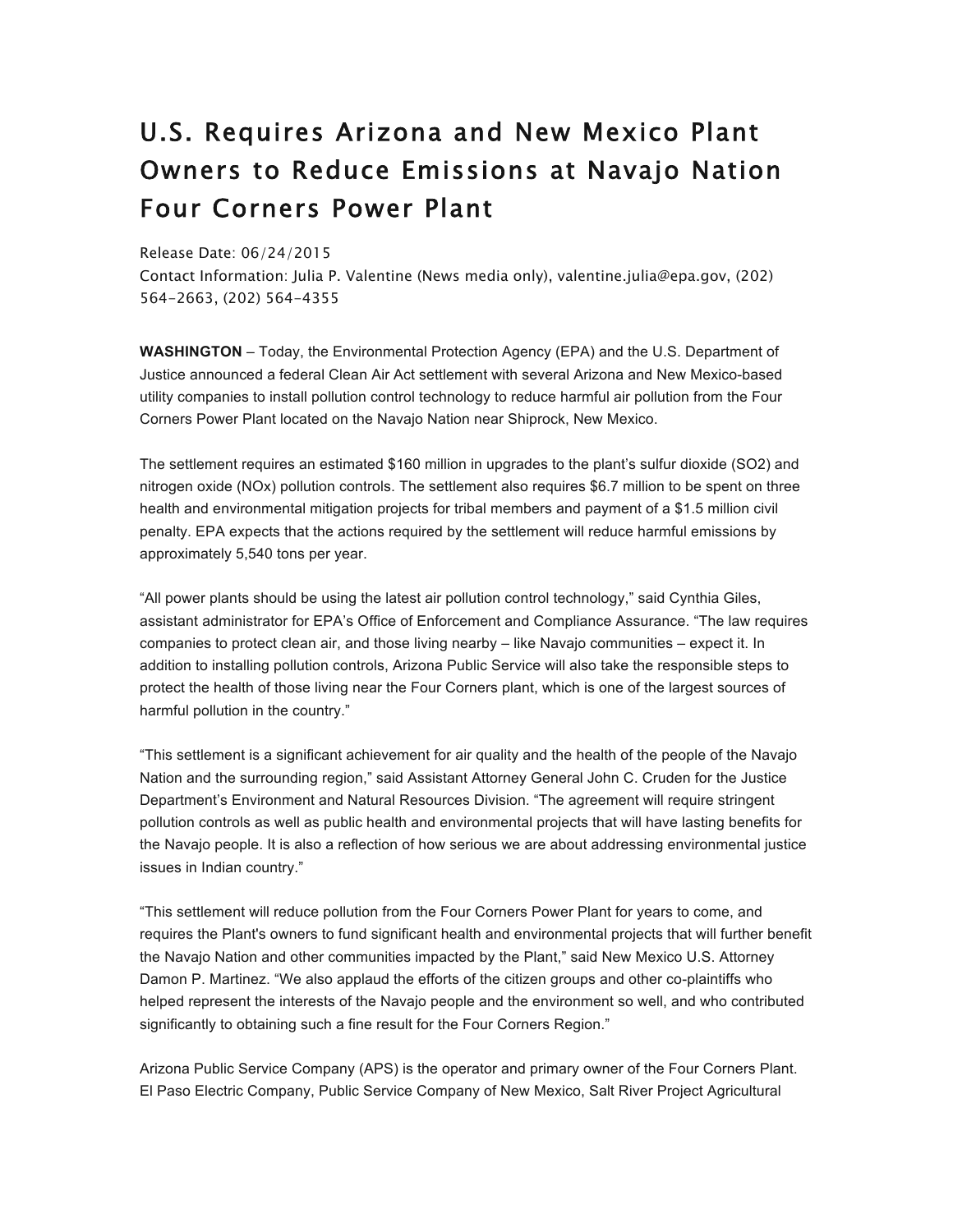Improvement and Power District and Tucson Electric Power Company are current co-owners of the plant and Southern California Edison Company is a former co-owner of the plant. The settlement resolves claims that the companies violated the New Source Review provisions of the federal Clean Air Act by unlawfully modifying the Four Corners Power Plant without obtaining required permits or installing and operating the best available air pollution control technology.

The pollution controls for NOx required by the settlement improve the Selective Catalytic Reduction controls for the Four Corners Power Plant finalized by EPA in 2012 under the Clean Air Act's regional haze program. The current controls for SO2 will be upgraded to increase their efficiency. These additional upgrades will reduce SO2 emissions by approximately 4,653 tons per year and NOx emissions by approximately 887 tons per year.

The settlement requires \$6.7 million of mitigation funds to be spent on three types of projects, including cleaner heating systems, weatherization and a Health Care trust fund. Southern California Edison will spend approximately \$3.2 million on a project to replace or retrofit local residents' inefficient, higherpolluting wood-burning or coal-burning appliances with cleaner-burning, more energy-efficient heating systems. In addition, APS and the other current co-owners will spend approximately \$1.5 million for weatherization projects for local homes to reduce energy use. Examples include the installation of floor, wall and attic insulation; sealing of windows and doors; duct sealing; passive solar retrofits; and testing and repair of combustion appliances.

Finally, APS and the other current co-owners will spend \$2 million to establish a Health Care Project trust fund. The Health Care Project trust will pay for certain medical expenses for people living on the Navajo Nation, near the Four Corners Power Plant, who require respiratory health care. The funds may be used to pay for complete medical examinations, tests, review of current medications, prescriptions, oxygen tanks and other medical equipment. The funds may also be used to pay for transportation to and from the hospital or doctors' offices.

SO2 and NOx, two predominant pollutants emitted from power plants, have numerous adverse effects on human health and are significant contributors to acid rain, smog and haze. These pollutants form particulates that can cause severe respiratory and cardiovascular impacts and premature death.

This settlement is part of EPA's national enforcement initiative to control harmful emissions from large sources of pollution, which includes coal-fired power plants, under the Clean Air Act's Prevention of Significant Deterioration requirements. The total combined SO2 and NOx emission reductions secured from all these settlements will exceed 2 million tons each year, once all the required pollution controls are installed and implemented.

Citizen groups including Dińé Citizens Against Ruining Our Environment, To' Nizhoni Ani and National Parks Conservation Association are co-plaintiffs to the settlement and will simultaneously be resolving their own currently pending lawsuit against the companies.

The settlement was lodged with the U.S. District Court for New Mexico and is subject to a 30-day public comment period and final court approval. For more information on the case and to view to the proposed consent decree, visithttp://www2.epa.gov/enforcement/four-corners-power-plant-clean-air